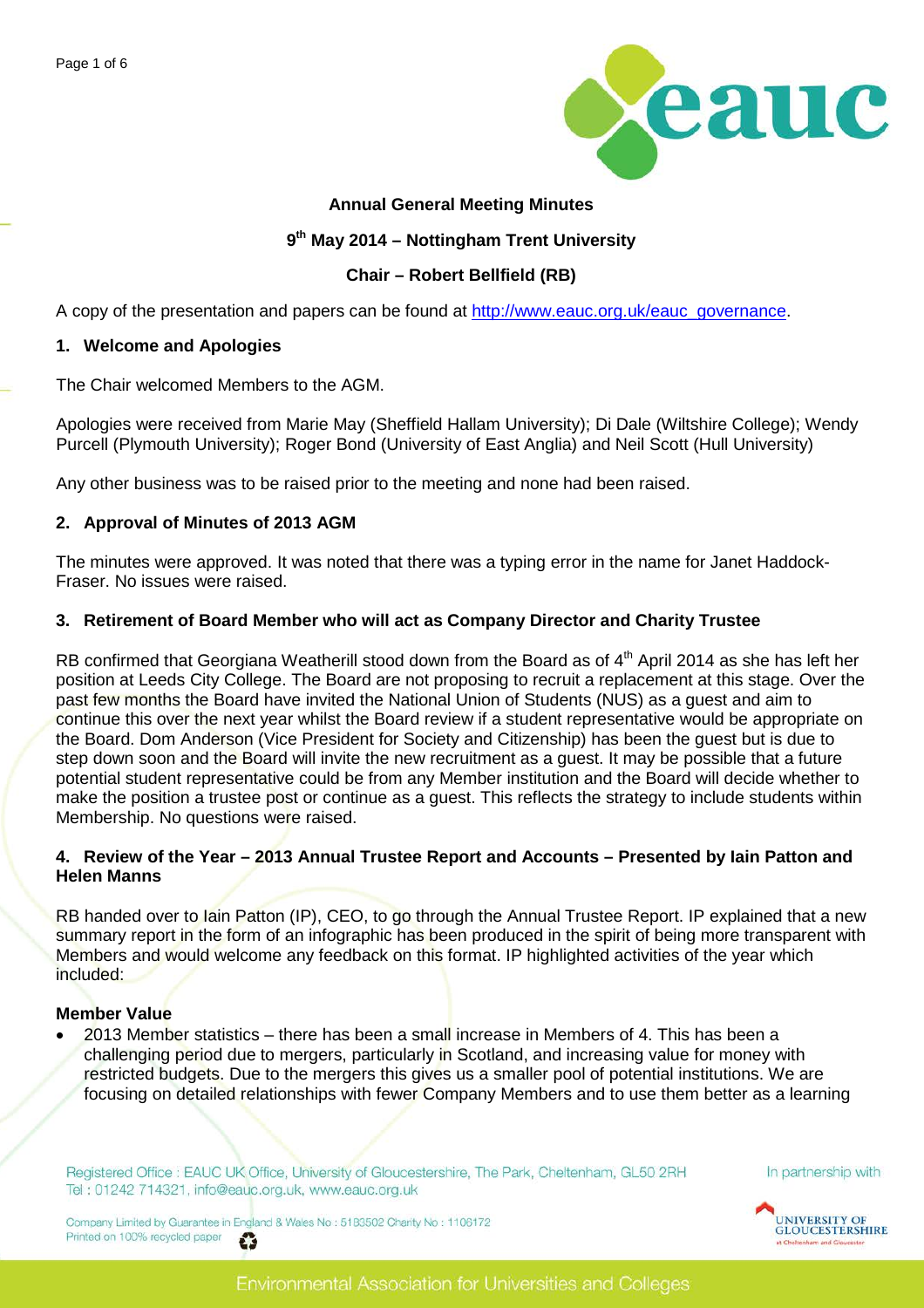

resource and share their journey. There has been an increase in the number of contacts which is a consistent theme but brings a challenge as a wider variety of contacts come into Membership.

- We have seen a 33% increase in the average number of Member contacts per institution. This gives us the challenge of 'who is the EAUC for?' and how do we meet their needs whilst maintaining support for key sustainability professionals. Yet this meets our vision to widen the net as everyone is responsible for sustainability.
- There has been a 22% increase in participation in our 21 community groups such as the new Fair Trade Community of Practice. We have run 40 events over the year, with 20 face to face events and 20 webinars. Webinars gives us a great resource as they can be viewed at a later date which suits Members that have tightened budgets and find it difficult to get out of the office.
- We have a diverse Membership base across all professions and an increasing number of students and student unions are now engaged. Yet we would like to see more leaders engaged. We need to ensure sustainability professionals' needs are continued to be met.

#### **Member Impact**

- We have undertaken consultations on behalf of Members on the Scottish Climate Change Adaptation Programme, UK Performance Indicators and the Wales Sustainable Development Bill. We ran a webinar to get the early thinking of Members on the HEFCE Sustainable Development Framework which fed into the formal consultation. Thank you to all Members that contributed to these.
- The Green Gown Awards have nearly 160 resources including case studies and videos and there are linkages within the Conference programme. We are talking to the United Nations Environment Programme (UNEP) regarding the International Green Gown Awards, extending it beyond Australasia, and to further raise the profile of UK institutions and share resources. The Awards are a great collaboration of organisations with over 80 judges involved. We encourage you to enter (closing date  $5<sup>th</sup>$ June 2014).

## **Member Innovation**

The Sustainability Exchange website is currently being reviewed and we will be removing the requirement for usernames and improving the search function over the coming months. We will also be bringing in Scotland and Wales and the Further Education sector as the original funding was from HEFCE so it has had a bias towards English Higher Education to date. The Sustainability Exchange is a great forum for webinars and learning and we have forthcoming webinars from partners such as the NUS and the Energy Consortium as well as other partners. The Universities and Colleges Climate Commitment for Scotland (UCCCfS) continues to provide great drivers and support.

## **Member Voice**

We represent Members at a variety of sector related groups such as the Higher Education Estates Associations Forum (HEEAF) which brings links and collaboration between the associations; the Higher Education Academy (HEA) who has had their funding reduced and we will continue working with them as to where we can help potentially threatened initiatives such as the Green Academy; the Sustainable Development Alliance for the Learning and Skills Sector (SDALS) which was set up by the Learning and Skills Improvement Service (LSIS) who no longer exist and we are picking up the gap and trying to support the sector such as providing briefings for the Association of Colleges (AoC); Association of University Directors of Estates (AUDE) – Roger Bond sits on both the AUDE and EAUC Boards which is really useful to ensure we collaborate as much as possible; the NUS Students' Green Fund advisory board and the Learning for Sustainability Scotland Regional Centre of Excellence (RCE). Harriet Sjerps-Jones (HSJ) represents Members on the Quality Assurance Agency (QAA) and the results of

Registered Office : EAUC UK Office, University of Gloucestershire, The Park, Cheltenham, GL50 2RH Tel: 01242 714321, info@eauc.org.uk, www.eauc.org.uk

In partnership with

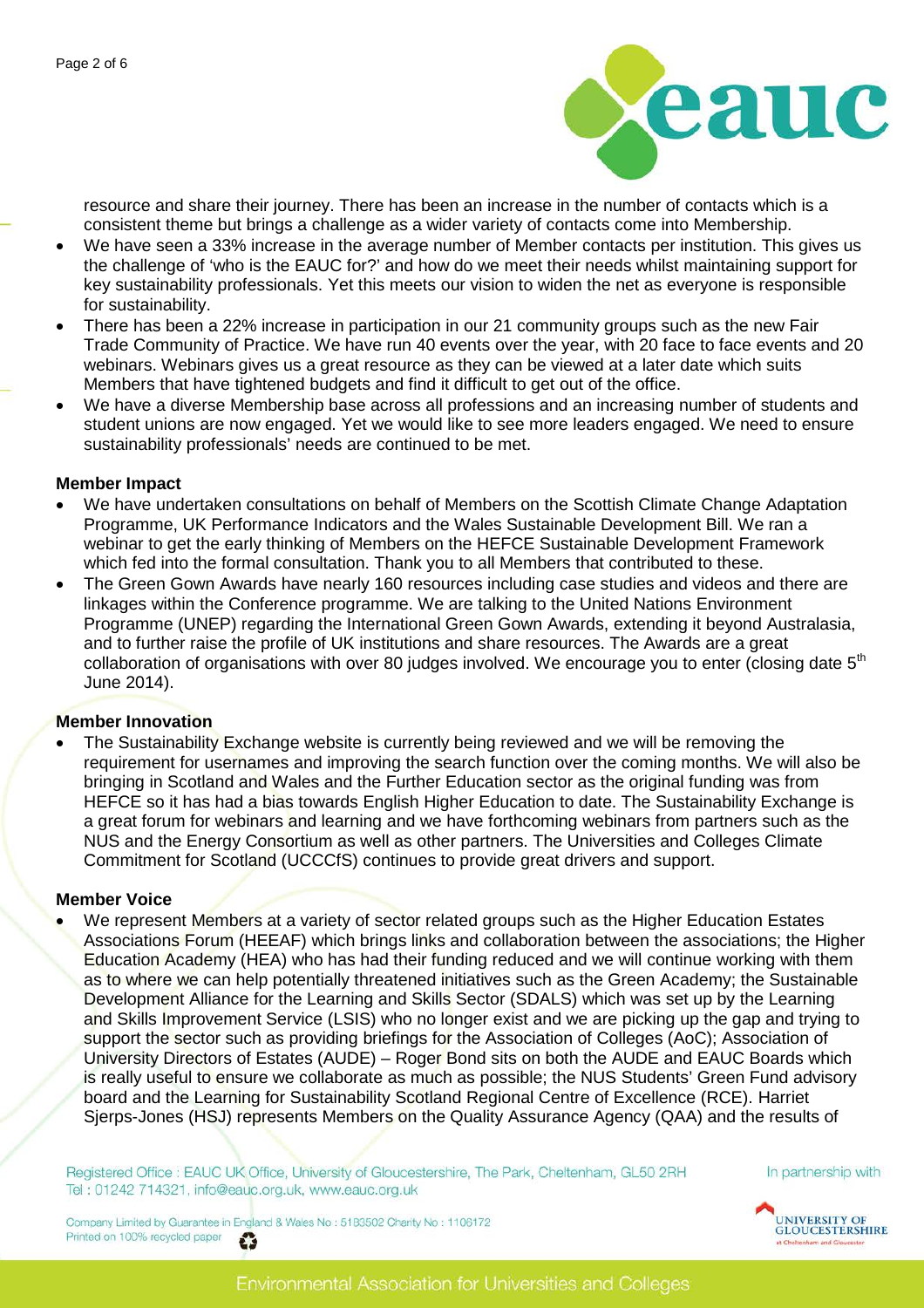

their consultation on ESD will be coming out shortly and thank you to all Members that contributed to this.

• We work both in the UK and internationally to pull together a global movement. The United Nations do not see education as a priority but we are working with the Global Universities Partnership on Environment and Sustainability (GUPES) which is a network mostly made up from the southern hemisphere and the EAUC are members. We have lots to learn from this network, especially on social aspects, and we will share more from the Memorandum of Understanding shortly and will be inviting representatives to attend next year's conference. The Platform for Sustainability Performance in Education brings together the variety of sustainability assessment tools to avoid confusion within the sector. All of the tools take a whole institution approach and the Platform is endorsed by a variety of United Nations bodies.

#### **Member Transparency**

We received a 13% response rate for the Member survey which was not such a good response but this was across all Member contacts and not just Key Contacts. We took a co-creative approach on our Sustainability Policy and we hope this was useful to Members as well as to us and hopefully some of you have improved your own policies, especially on the social side. Thank you to all that contributed to this. We have a small staff team and we need to ensure we look after them so we undertook our first staff survey which showed that all staff feel trusted and well cared for but there are some areas that we need to improve on such as communication. This is our second year of reporting on our carbon and as a small charity we have limited resources and our main impact is travel.

The floor was open to questions and comments. Below is a summary of these:

Steve Marsden (University Campus Suffolk): Does the EAUC have any links with IEMA (Institute of Environmental Management and Assessment) as an environmental body that is moving towards sustainability and employability?

IP responded that Helen Manns (trustee) is a Regional Chair and Chief Examiner for IEMA and that Helen and IP recently met with Tim Balcon who is the new CEO. IEMA are soon to take over the Global Association of Corporate Sustainability Officers (GASCO) which brings them into sustainability and not just environment. IP is interested in exploring the role of Chief Sustainability Officers within the education sector.

Jon Emmett (London School of Economics and Political Science): Where are we going with engagement with students and leadership?

IP responded that students will be covered later in the meeting. We do not have strong leadership in the sector nor the political will. It is good to see the Leadership Foundation in Higher Education (LFHE) picking up this agenda. IP has been working with a small group of Vice Chancellors, Pro Vice Chancellors and Directors as a private network and needs to nurture this quietly as it is a delicate group. We are writing a business case for governors which Wendy Purcell (trustee) has been leading on with the Committee of University Chairs (CUC). We are having to change the language we use and not use the words 'green' or 'sustainability'. If anyone has any leaders that would be interested in engaging with us then please contact IP.

IP handed over to Helen Manns (HM) from the Audit Sub-Committee to provide an overview of the Annual Accounts. HM highlighted the following areas:

Registered Office : EAUC UK Office, University of Gloucestershire, The Park, Cheltenham, GL50 2RH Tel: 01242 714321, info@eauc.org.uk, www.eauc.org.uk

In partnership with

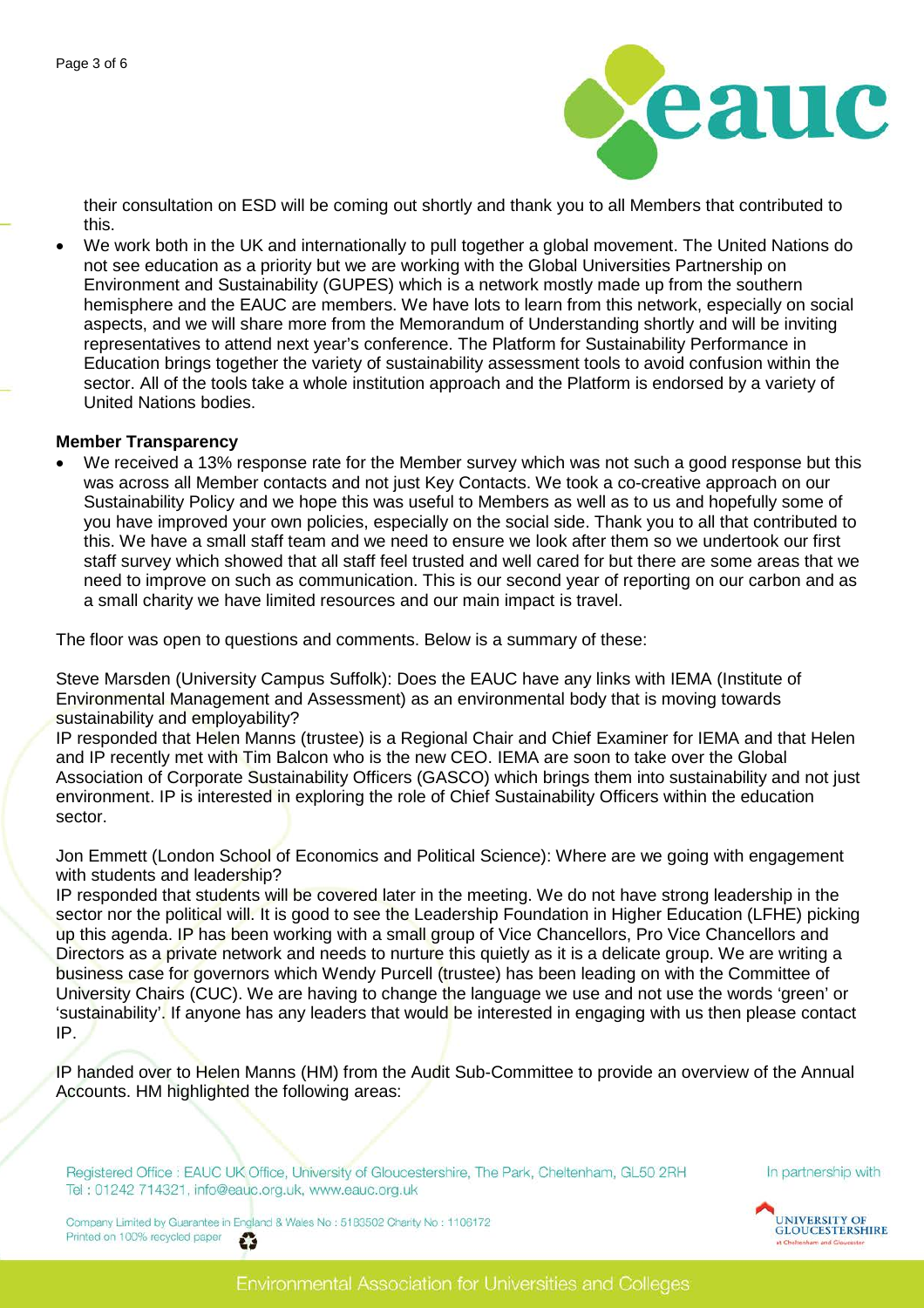

- We try to create a balanced budget with a small operational surplus and the headlines are that 2013 was a very positive year with a surplus of just over £35k. We brought in nearly £17k more income which was mostly from training events and the Conference. The danger with creating more income is increasing expenditure but we kept this relatively low with under £3k over budget. There was a slight reduction in staffing due to not covering a post whilst a member of staff was on maternity.
- Membership is a critical part of our income with 32% of our income coming from Membership. This has been a conscious strategy to increase the percentage of our income to come from Membership. 23% of our income comes from the Annual Conference and we had a slight increase (4%) from services such as LiFE and the Green Gown Awards. There was a key decrease from public funding and we see this as a positive aspect as we move towards a more sustainable financial standing as it is difficult to create sustainable budgets on short term funding. Only 2% of our expenditure is spent on governance.
- The combined Membership income has risen by just over £60k, with a 55% increase in Educational Membership. 26% - up from 16% - of our income comes from Educational Membership.
- Our target was 220 Educational Members and we achieved this with 224. We had 12 new members with 10 coming from the Further Education sector and 2 coming from Higher Education. We had 46 non-renewals. It is important that we know why Members are not renewing and mergers have been significant here with 22%. Reduced budgets have also had a large impact with 39%. A small number (7%) are due to Members lack of use of benefits. 32% of non-renewals we do not know the reason. It is important for us to get this feedback and we will continue to ask. The renewal rates have increased from 69% to 81% in the last 12 months.
- The non-renewals were mostly from smaller institutions (Tier  $A$  turnover of less than £30 million) and mostly due to mergers and reduced budgets.
- Retention is very important and we work hard to increase value for money such as new services such as LiFE becoming free to Members. We have focussed a lot of work on enhancing the Member journey ensuring new and existing Members know how to engage and make the most of benefits. We have a new offer to reward loyal Members with a 2 year discount and we gained 3 new Company Members through the Recommend a Member scheme.
- Income diversification is very important. We have put a lot of effort into corporate relationships which has increased the income from sponsorship of the Sustainability Exchange to ensure we can fund this area of work. This is challenging work and has a long lead-in time to foster such relationships but we are confident we have done much of the ground work and we will continue to see results. We always keep in mind the added benefits to Members and it is our important principle to ensure they are aligned with our ethos and we are not chasing companies that do not benefit our Educational Members.
- Looking forward to 2014 we will continue to see the impact of further mergers. We are working towards a budget for a £10k surplus. It is important for us to develop new Member services and allow us to move forward. We have maintained expenditure budgets at the same level.

The floor was opened for questions and comments on the Annual Accounts. No questions were raised.

## **5. Future Plans – presented by Iain Patton**

IP highlighted the future plans for the EAUC which included:

We are engaging with Members in a more pro-active way to ensure Members are aware and maximising from the benefits of Membership. Feedback from Members will feed into our delivery programmes for the year. It is important that we listen to Members. We are using the existing staff base to deliver this Member Journey.

Registered Office : EAUC UK Office, University of Gloucestershire, The Park, Cheltenham, GL50 2RH Tel: 01242 714321, info@eauc.org.uk, www.eauc.org.uk

In partnership with

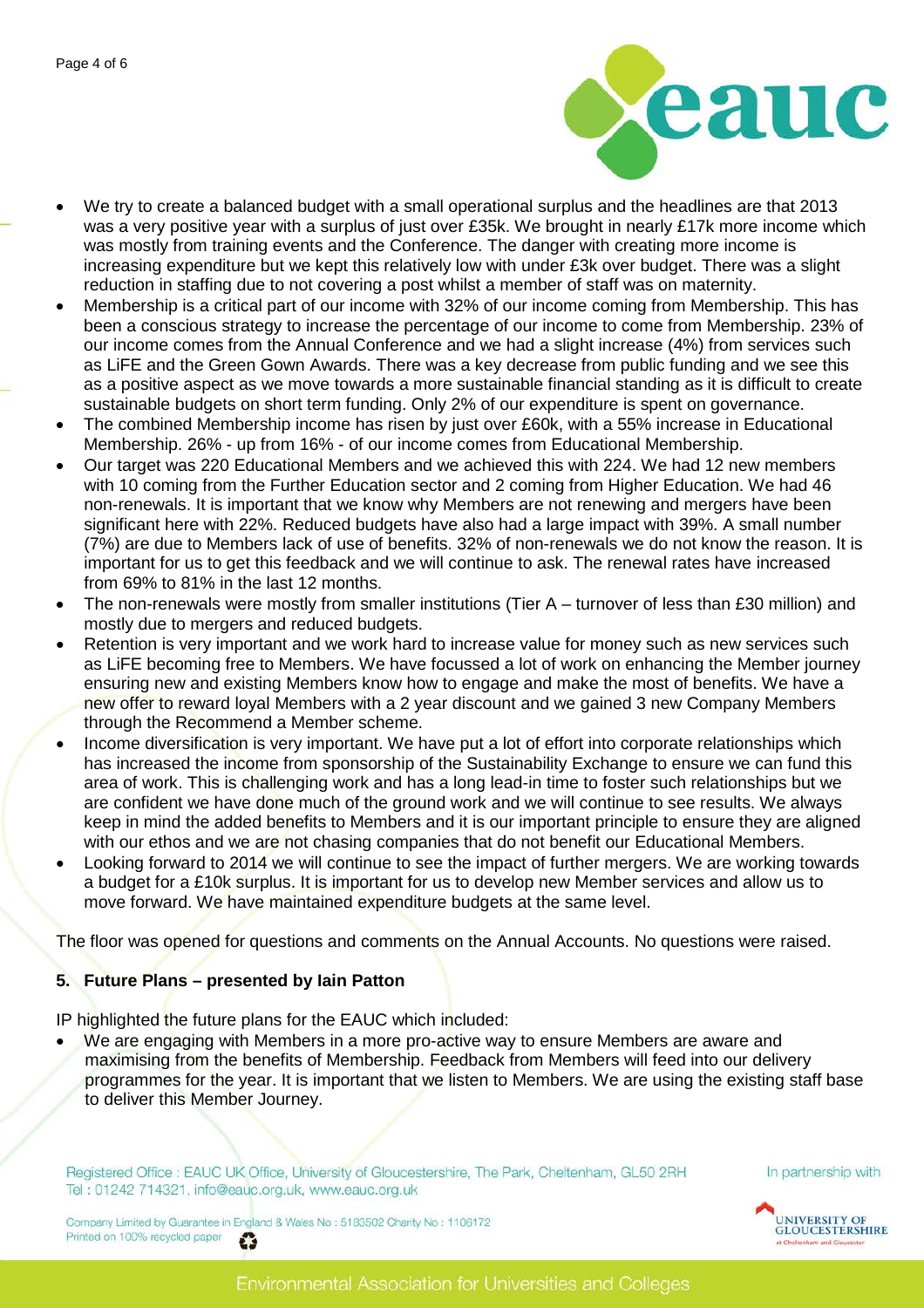

- We are focusing on delivering webinars that meet the needs of our more advanced and experienced Members. We also work with partners to deliver webinars that have value for our Members. We have 2 new Community of Practice groups coming up on Self-Leadership and Biodiversity. Our aim is to build alliances and be a broker for the sector to connect and bring together knowledge and to avoid confusion.
- We have listened to feedback over the past year on LiFE (Learning in Future Environments) and will be building access to LiFE into Membership and this will be launched in the autumn. We have received very good feedback from the Member Advisory Council (MAC). The key changes to LiFE are that you can choose which areas to focus on and you do not have to complete it all at once. The new system will include a simple and easy to use self-assessment tool. We are looking for a few Members to trial the new system as well as act as buddies for 2 institutions in Flanders that are also trialling it - please contact *ipatton@eauc.org.uk* if you are interested. We are developing a new accreditation system which will include face to face meetings with the aim to engage more with colleagues.
- The Green Gown Awards are celebrating their 10<sup>th</sup> year anniversary. New categories this year include the Leadership Award supported by the Leadership Foundation for Higher Education (LFHE); Food and Drink supported by TUCO (The University Caterers Organisation) and Enterprise. The Enterprise category brings a new audience to the Awards. Applications close on 5<sup>th</sup> June.
- Sarah Lee, Scotland Manager, provided an update on Scotland activity including a new 3 year funding period from the Scottish Funding Council (SFC) of £400k which adds to the UK programme. The carbon reporting will be revitalised and a new leadership programme will be developed. We will also be working with careers advisors and employers on a new programme.
- Our international activity increases to grow and we are partners on the Sustainability Literacy Test [\(http://www.sustainabilitytest.org\)](http://www.sustainabilitytest.org/) and working with the UN agency PRME on writing the questions. The test is aimed at any student and the University of Wales Trinity St David aims to put all of their first year students through the test.

# **6. Focus on Rio+20 and 'The Future We Want' manifesto – presented by Harriet Sjerps-Jones (HSJ)**

HSJ highlighted the role of the EAUC which included:

- HSJ went to Rio to represent Members and working with partners across the world influenced the Future We Want and Sustainability Development Goals. Students and youth movements were frustrated that education was not taking a more prominent role. We fought for this and The Future We Want was more encouraging as education is seen as the mechanism to achieve sustainable development. We are looking forward to Japan where we will look at the past 10 years of the decade of Education for Sustainable Development.
- We recognise that change is not going to come from higher up so we worked on a dialogue with educators, youth organisations, grass roots sustainability organisations, business community, faith organisations, NGO's and politicians on a collaborative approach. We hope to increase dialogue between all partners and with the launch of the manifesto at the Houses of Parliament we aimed to engage more politicians. We are interested in hearing from Members on how we can engage more so do get in touch.

The floor was opened for questions and comments and specifically on the engagement of students within Membership and why we have not received more students to sign up. The following comments were raised:

Registered Office : EAUC UK Office, University of Gloucestershire, The Park, Cheltenham, GL50 2RH Tel: 01242 714321, info@eauc.org.uk, www.eauc.org.uk

In partnership with

UNIVERSITY OF<br>GLOUCESTERSHIRE